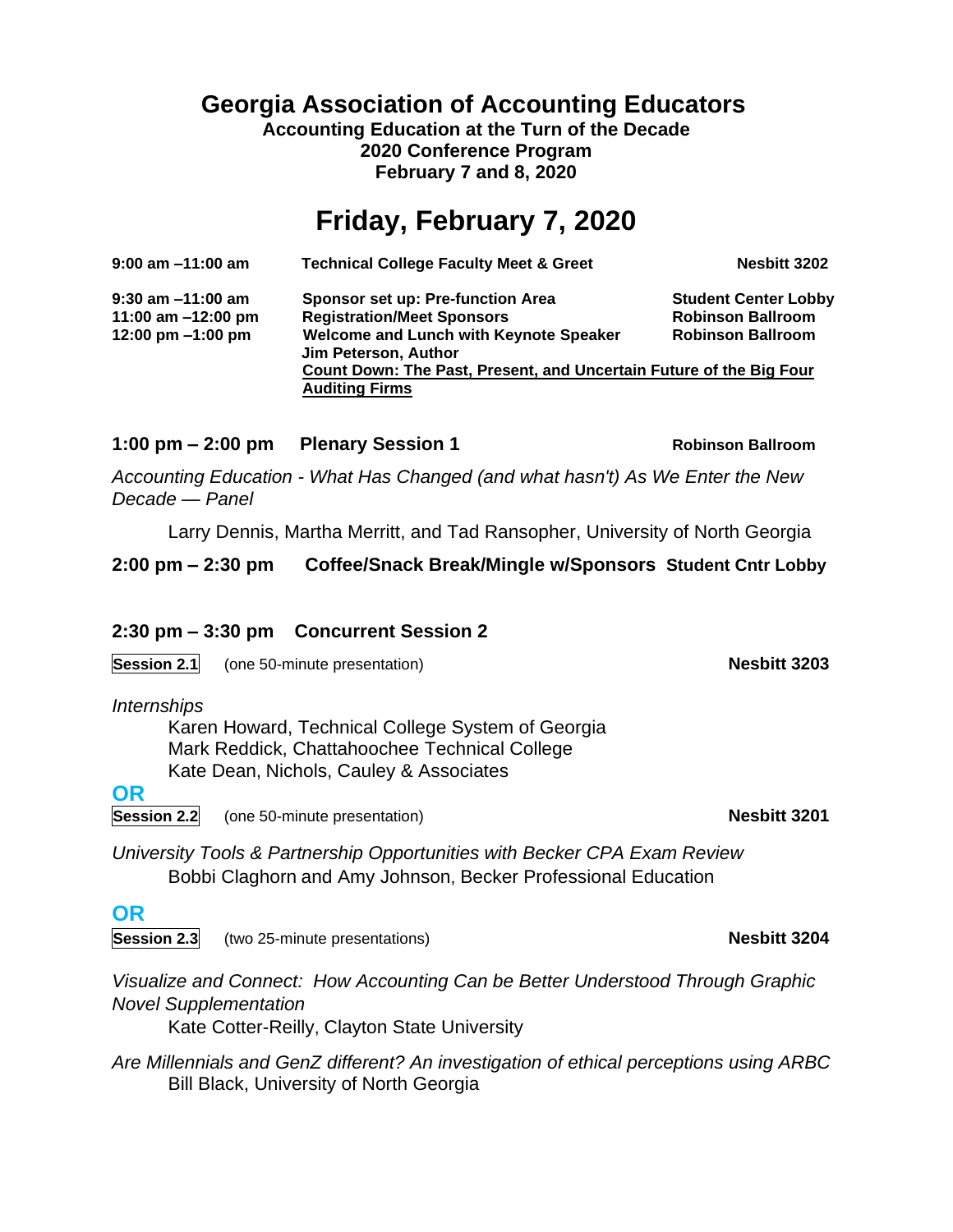#### **3:30 pm – 5:00 pm Concurrent Session 3**

**Session 3.1** (three 25-minute presentations) **Nesbitt 3203**

*BA in Accounting + MAcct + Review ≠ CPA : What is the Equation?* Marlissa Phillips, Clark Atlanta University

*Teaching Financial Accounting Principles to Non-Accounting Major Underclassmen: How to Engage Students Who Want to Burn You in Effigy* Michael Wiggins, Georgia Southern

*Student Perceptions of Academic Dishonesty* Donald L. Ariail and Amine Khayati, Kennesaw State University

### **OR**

**Session 3.2** (three 25-minute presentations) **Nesbitt 3204**

*An Introduction to Specifications Grading and Its Potential Use in Introductory Accounting Courses*

Cassie F. Bradley, Georgia Gwinnett College Catherine Cleaveland, Kennesaw State University

*S.M.A.R.T. Learning requires V-Approach to Teaching* Sandria Stephenson, Kennesaw State University

*Sponsor Presentation: McGraw Hill*

### **OR**

**Session 3.3** (one 50-minute presentation and one 25--minute presentation) **Nesbitt 3201**

*Teaching Successful Business and Accounting Courses Online: Lessons Learned* Natasha Goss, East Georgia State College Kara Kostiuk and Megan McMahon, Wesleyan College

*Sponsor Presentation: StudentsExcel.com.-* David Ringstrom

**5:00 pm – 6:00 pm Prep for Banquet/Free-time on Your Own**

**6:00 pm– 7:45 pm Banquet Robinson Ballroom**

*Guest Speaker:* Boyd E. Search, President & CEO, The Georgia Society of CPAs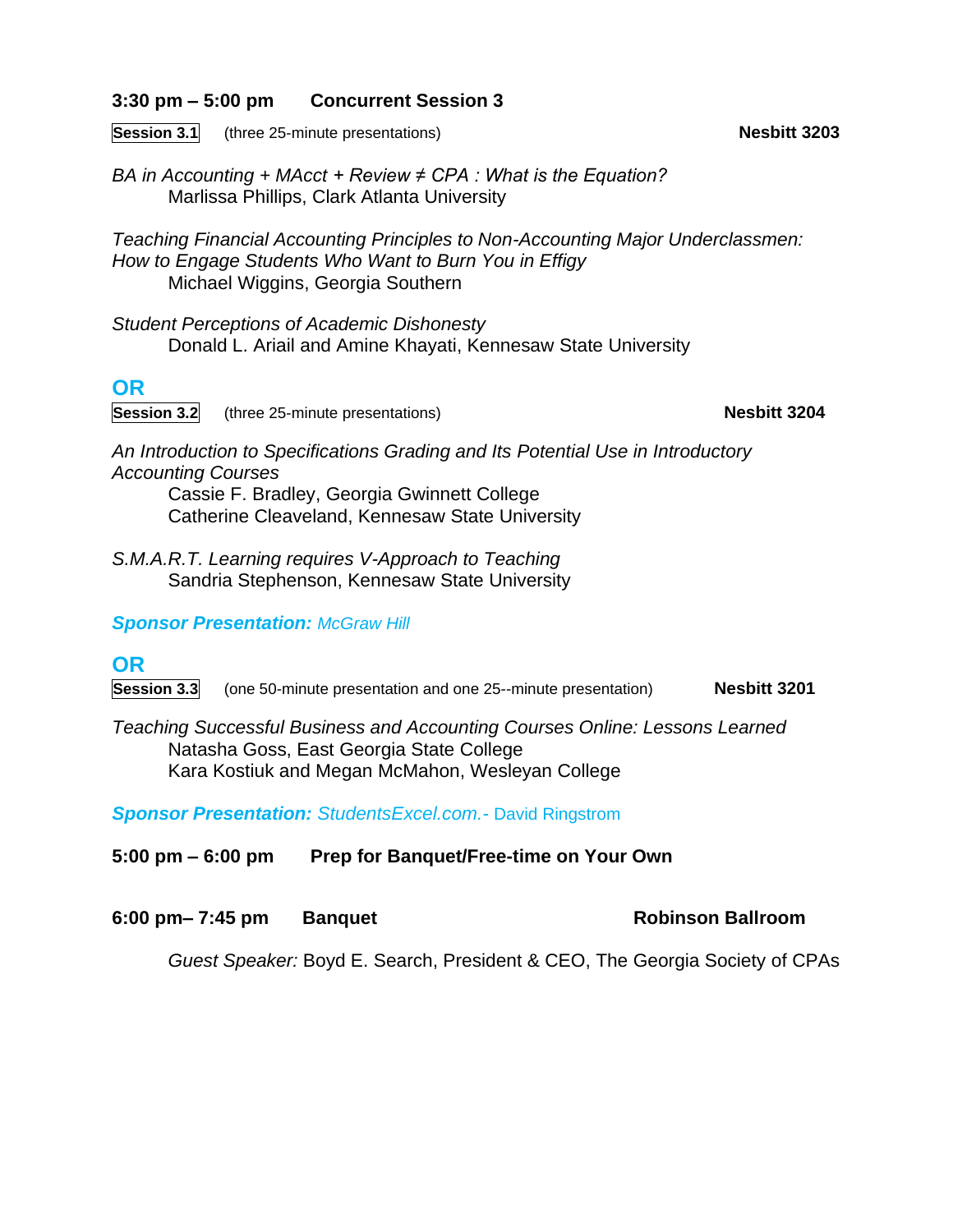# **Saturday, February 8, 2020**

**7:45 am Breakfast Cleveland Ballroom (Nesbitt 3110) 8:00 am – 8:30 am Business meeting Cleveland Ballroom (Nesbitt 3110)**

#### **GAAE Business Meeting 2/8/2020 Agenda**

Approval of 2019 Meeting Minutes Treasurer's report:

- Financial Report as of 7/31/2019
- Annual Corporate Filing (due April 1st)
- Annual Form 990 e-postcard (due December 15th)

Officer Elections:

• Secretary

Other Business:

- GAAE members' accolades/accomplishments
- Completion of GAAE 2020 Annual Meeting evaluation form
- "Passing the Gavel" and welcoming the new Board 2020-2021 Dr. William Black, CPA to Mr. Joey Sanders

Announcements: 2021 Annual Meeting Save the Date Info Joey Sanders Adjourn to Concurrent Sessions

#### **8:30-9:30 Concurrent Session 4**

**Session 4.1** (one 50-minute presentation) **Nesbitt 3204** 

*Rethinking Tax Strategies in the Wake of the Tax Cuts and Jobs Act (TCJA) of 2017* Kent Poff, University of North Georgia

**OR Session 4.2** (one 50-minute presentation) **Nesbitt 3201**

*Increase Enrollment in Accountancy Programs with CFP Board Registered/PFS Financial Planning Curricula*

William Brent Carper, Gordon State College

**OR**

**Session 4.3** (one 50-minute presentation) **Nesbitt 3203**

*Using Excel to Create Self Grading Assignments and Improve Student Learning* Russell Jon Ciokiewicz, Mercer University

#### **9:30-10:30 Concurrent Session 5**

**Session 5.1** (one 50-minute presentation) **Nesbitt 3204** 

*Basic Data Analytics in R for Accountants*

Kurt Schulzke, University of North Georgia